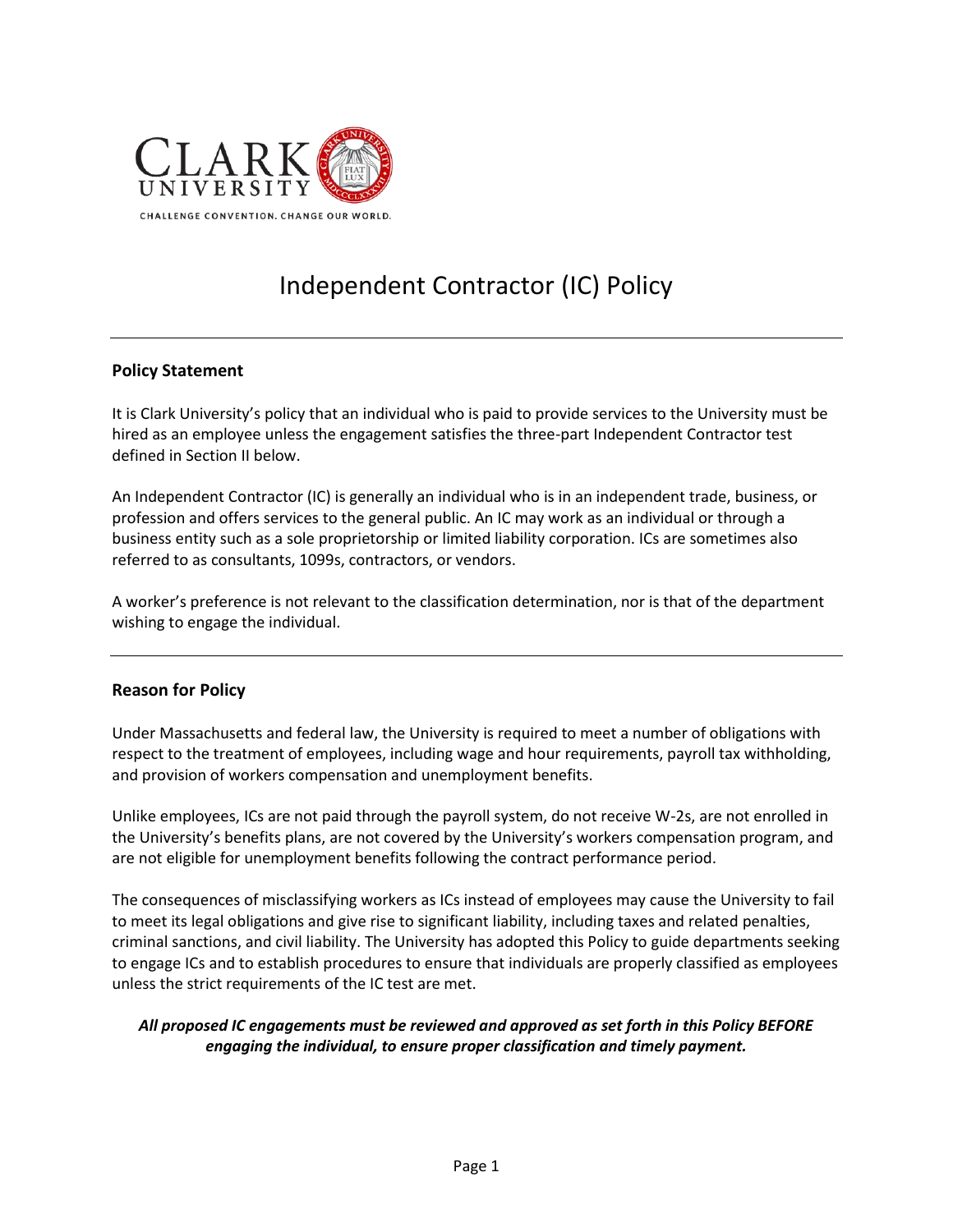## **Who Must Comply**

All University departments must comply with this Policy. This Policy applies to any individuals engaged directly to perform any service for the University. This Policy does not apply to the following:

- Vendors with an Employer Identification Number ("EIN") for tax purposes
- When the University is contracting with a third-party entity (e.g., managed services provider, temp agency, IT staffing firm) to obtain personnel who are classified by those firms as employees or contractors to perform services. However, certain third-party entities are not considered managed service providers and do not go through a formal classification process, but rather act as "freelancer marketplaces" (e.g., TaskRabbit, freelancer.com). This Policy does apply to individuals contracted through freelancer marketplaces, meaning that the procedures set forth below must be followed as part of the engagement.

#### **Responsibilities and Procedures**

#### **I. Responsibility for Compliance**

When the University is directly employing or contracting with an individual to perform a service, the responsibility for making a correct classification decision rests with the department that is engaging the individual, in consultation with human resources. The department is responsible for any liability resulting from a misclassification decision, including fines, penalties, and attorneys' fees.

- A. The department seeking to engage the individual is responsible for initiating the procedure described in this Policy. The initial step is to determine whether the Policy applies; that is, is the department contracting with an individual to perform a service. If the Policy applies, all proposed IC engagements must be reviewed and approved consistent with this Policy **BEFORE** a contract is signed or any services are performed. This procedure, including approval and documentation to support a proposed Independent Contractor (IC) classification, is set out in **Section II**.
- B. Human Resources is responsible for reviewing proposed IC engagements to determine whether the worker may be classified as an independent contractor or must be classified as an employee. Unless an exception set forth in **Section IV** applies, Human Resources must review and sign the **Independent Contractor Questionnaire (ICQ),** as evidence of the classification review process.

Human Resources is also responsible for ensuring that departments are familiar with, and receive adequate training regarding, this Policy and its requirements.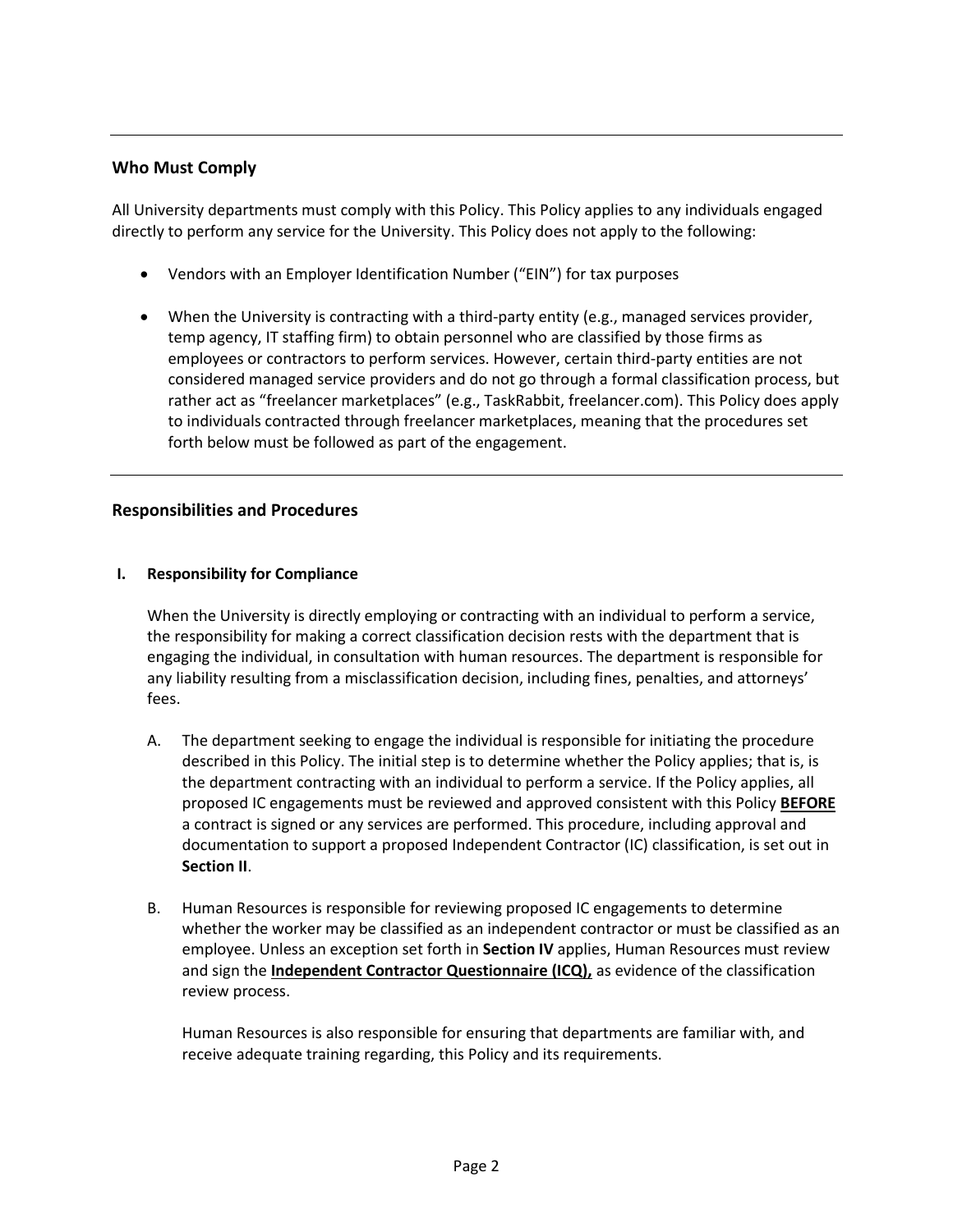#### **II. Guidance for Classifying Workers**

#### **A. Presumption of Employee Status**

Under Massachusetts law, every individual receiving payment for services to the University is considered to be an employee of the University unless all of the factors in the following threepart IC test are satisfied. Massachusetts IC law is generally more stringent than the guidance provided by the Internal Revenue Service on IC classification. For this reason, the University will be guided by the Massachusetts law in making classification decisions.

An independent contractor is an individual who – whether working as an individual or doing business through a business entity such as a sole proprietorship, partnership, or limited liability corporation – provides services pursuant to a contract or other agreement.

A worker's preference is not relevant to the classification determination, nor is that of the local department seeking to engage the worker. **Former employees should generally be hired as employees if they are engaged to perform services for the University.**

#### **B. Independent Contractor Test**

In order to be classified as an IC, the worker must satisfy all three parts of the following test. Failure to meet one or more of these three parts means that the worker must be hired as an employee.

1. **The worker must be free from the University's control and direction in connection with the performance of the service, both under a contract for the performance of the service and in fact**. In order to be considered an IC, the individual must be able to bring their own approach to the performance of the task. For example, the worker should be free to set their own hours, determine how many hours are needed to perform the work, determine the appropriate tools and methods to use, use their own materials and supplies, set the order in which the services will be performed, and decide where to perform the services. This does not mean that the individual must be free from all direction, but the activities should be carried out with minimal instruction, training, and supervision. The University should have the right only to dictate the desired work product and the deadline for its completion, not the means and methods of accomplishing the result (i.e., where, when, and how the services are performed).

There must be a written contract explicitly stating that the worker has independent control and direction over the work, including the ability to dictate the hours that they will perform the services, and the work should be performed consistent with this statement over the course of the engagement. A purchase order or invoice is not sufficient to satisfy this requirement.

2. **The service performed by the worker must be outside the usual course of the University's business.** Generally, an employer cannot use ICs to perform services within its normal, regular and continuing business operations. The service performed by the individual must be incidental to the operations of the University, rather than a necessary or integrated component of operations. This assessment should consider whether the service is a regular and continuing part of the operations of the department engaging the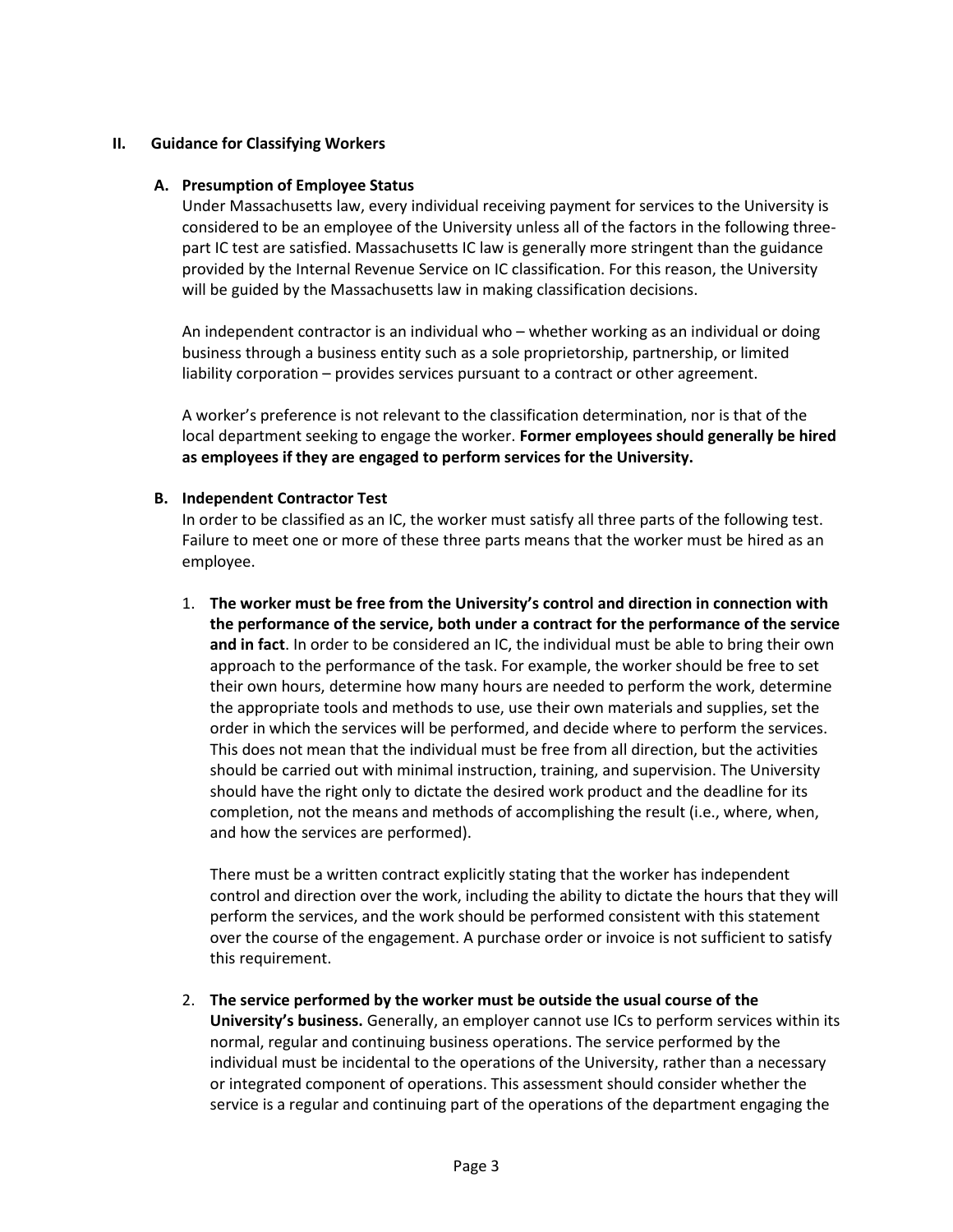worker. If the service is a regular and continuing part of operations, the individual should be hired as an employee rather than engaged as an IC.

In considering whether the services are in the usual course of business, the duration of the engagement is a significant factor. Longer engagements (for example, those that exceed six months in duration) are more likely to fail this prong of the test, because the services performed may be more likely to be part of the regular and continuing operations of the department.

For example, an accounting department needs to engage a painter to repaint its offices. Assuming that the painter meets the other two parts of the test, the individual can be classified as an IC. This is true regardless of whether painters are employed elsewhere at the University. However, if the accounting department needs to bring in an additional accountant to assist during the busy season, that individual could not be classified as an IC even if they met the other two parts of the test, because accounting services are a regular and continuing part of the accounting department's operations.

3. **The worker must be customarily engaged in an independently established trade, occupation, profession, or business of the same type as the service being performed.** To be an IC, the worker must be operating an independent business enterprise which offers its services to other clients or customers. The individual must be capable of performing the services for other entities and should not be solely dependent on the University for work. The fact that the person may perform work off-site is not relevant; the test is whether the person is regularly engaged in providing or offering such services for others. It also is not relevant whether the individual would be providing services as an individual or through a corporate entity (e.g., LLC, partnership, or corporation).

Projects that require the worker to devote all or a substantial majority of their working time to the University, thereby precluding work for others as a practical matter, should be limited in duration to ensure that the worker is not in effect working solely for the University over an extended period.

#### **III. Independent Contractor Review and Approval Procedure**

#### **Step 1: Initiate a Vendor Request for Individual in Smart Buy Plus**

Follow the instructions on this form, and attach required documentation

- W9
- Vendor Information Form
- Draft Contract or scope of services (final contract should not be signed until approved)
- Independent Contractor Questionnaire (**ICQ**) (if necessary) Unless an exception described in **Section IV** applies, this questionnaire must be completed and attached when submitting the Vendor Request form in Smart Buy Plus.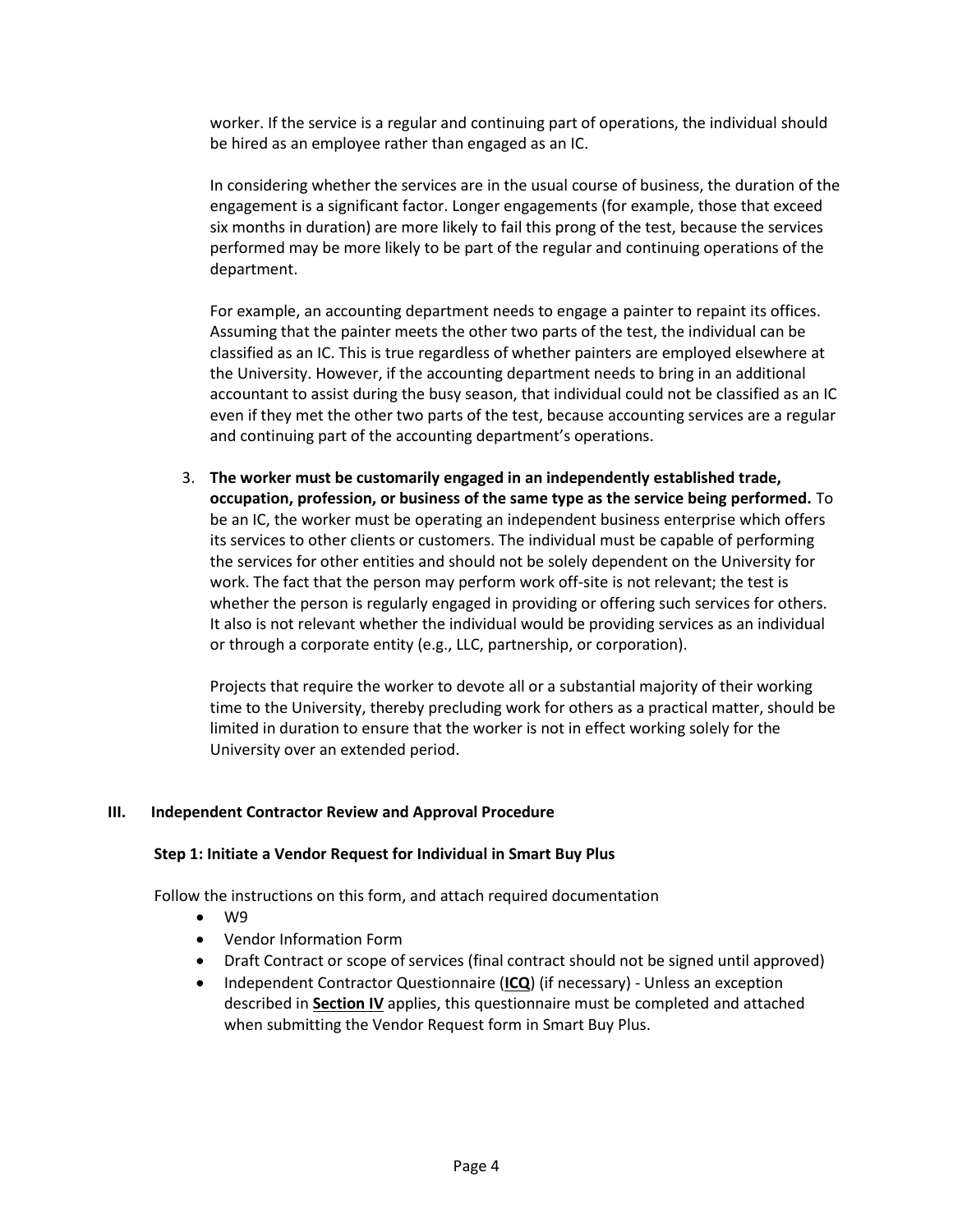#### **Step 2: Human Resources Reviews the Independent Contractor Questionnaire**

HR will review the ICQ to determine whether the worker should be:

- 1. Engaged as an IC;
- 2. Hired as an employee (regular, term, or temporary); or
- 3. Hired as an employee by an outside entity (such as a temp agency, staffing firm, or payrolling service) and assigned to perform services at the University.

**The department must receive HR approval of the classification of a proposed independent contractor before a contract is signed and before any work is performed.** If HR classifies the individual as an independent contractor, proceed to Step 3. If not, the department should work with HR to determine the best way to proceed.

## **Step 3: Department Completes and Signs Contract**

If the engagement is approved as a permissible use of an IC, then the department must complete a contract with the IC before any services are provided. Written contracts define the relationship, outline the expectations of both parties, and document the terms and conditions by which the IC is hired. Contracts must be carefully reviewed to ensure terms are reasonable and should include at a minimum, detailed services to be performed, deliverables, contract term, payment amount and schedule, and clause regarding the use of the University's name and ownership of work.

The contract with the IC must contain the language included in the sample IC consulting/services contract. See Appendix B.

## **Step 4: Create Purchase Order in Smart Buy Plus**

When creating the Purchase Order, follow the instructions in Smart Buy Plus and attach a copy of the signed contract.

## **Step 5: Submit for Payment**

At appropriate times as described in the contract (usually after the IC has completed the work to the department's satisfaction), the invoice must be sent to Accounts Payable (apayables@clarku.edu), and the department must complete a receipt in Smart Buy Plus to document that the services have been rendered as agreed.

**Payment by AP is the only acceptable method of payment for independent contractors. IC services should not be paid via out-of-pocket reimbursement or by using a Corporate credit or P-Card.**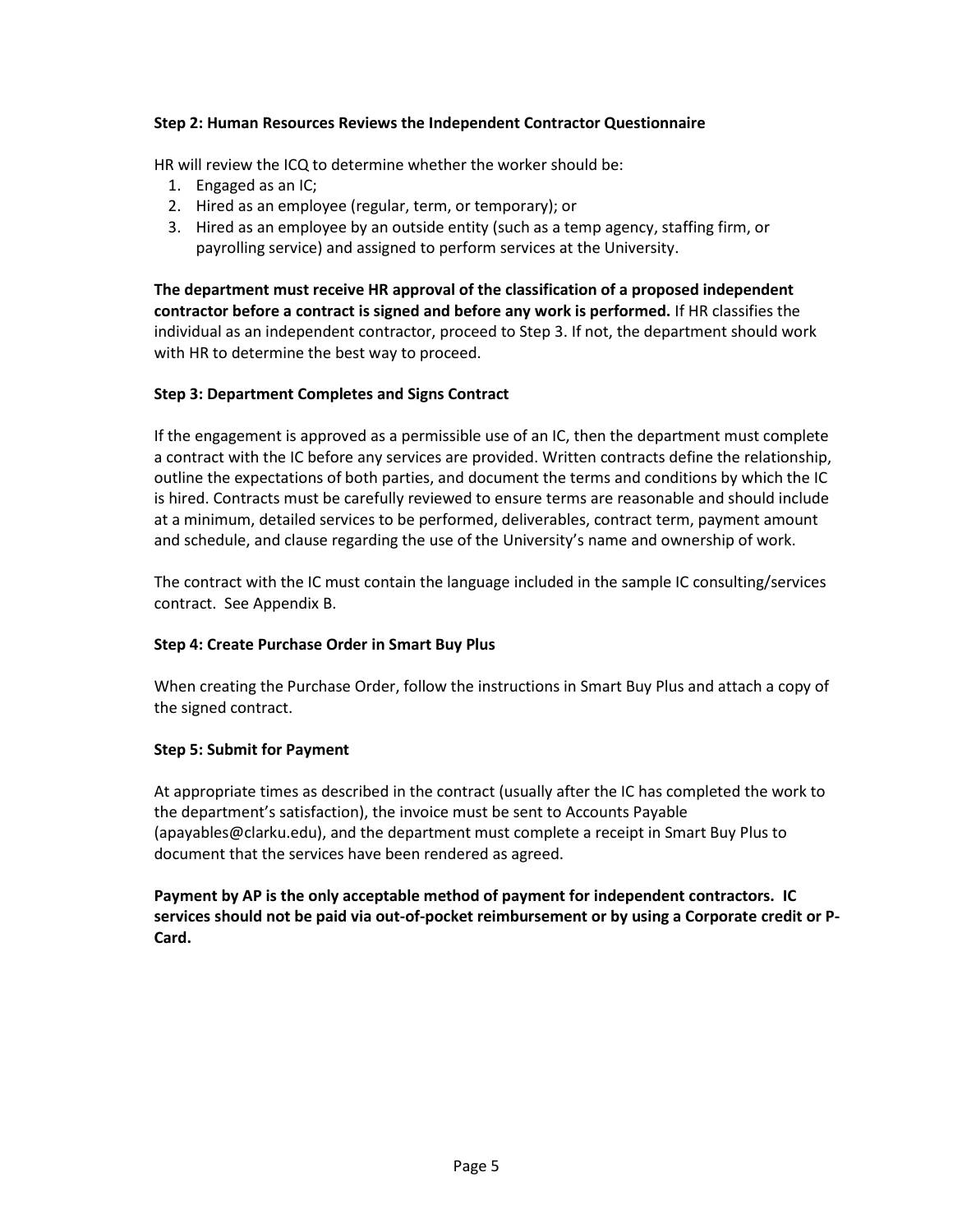## **IV. Exceptions to Independent Contractor Questionnaire (ICQ) Requirement**

Under the following circumstances, the completion of an ICQ is not required. However, the department must still ensure that the classification satisfies the three-part IC test set forth above, and a written contract is still required.

#### **A. Single, Short-Term Engagements for Less than \$5,000**

An Independent Contractor Questionnaire is not required if: (1) the engagement satisfies the three-part IC test set forth above; (2) the engagement will last no longer than three months (90 calendar days); AND (3) total payments to the IC will not exceed \$5,000.

If the department renews, extends, or enters into a subsequent engagement with the IC within a 12-month period, then a completed ICQ is required.

#### **Note**: *This exception does not apply to current employees of Clark who are providing services to another department*

**B. Guest Speakers, Lecturers, Facilitators, Panelists or Performing Artists**

An ICQ is not required for guest speakers, lecturers, facilitators, panelists or performing artists receiving a payment for their services.

This exception cannot be used for individuals teaching or co-teaching a substantial portion of a course, those listed as instructors in the course catalog, or those who hold a University appointment for their teaching role. These individuals should be classified as employees.

#### **V. Record Retention**

Follow the University's Records Retention Schedule regarding record retention. Independent Contractor Questionnaires should be retained as long as the contracts are retained.

## **Responsibilities and Contacts**

**Human Resources** is responsible for maintaining this Policy and acting as a resource for questions regarding this Policy. It is also responsible for reviewing IC classification decisions, seeking guidance on difficult classification questions, and providing training resources regarding this Policy.

**Department** considering engaging an individual to perform services is responsible for initiating the procedures described in this Policy. Departments must either secure proper review and approval of an IC engagement or confirm that an exception to the ICQ requirement applies, before a contract is signed or any services are performed.

**Requestor in Smart Buy Plus** is responsible for ensuring that required documentation that supports the IC classification decision has been completed before a vendor is created in the Accounts Payable system or any payment is issued. Required documentation includes a signed contract, an approved ICQ (if required), and an invoice.